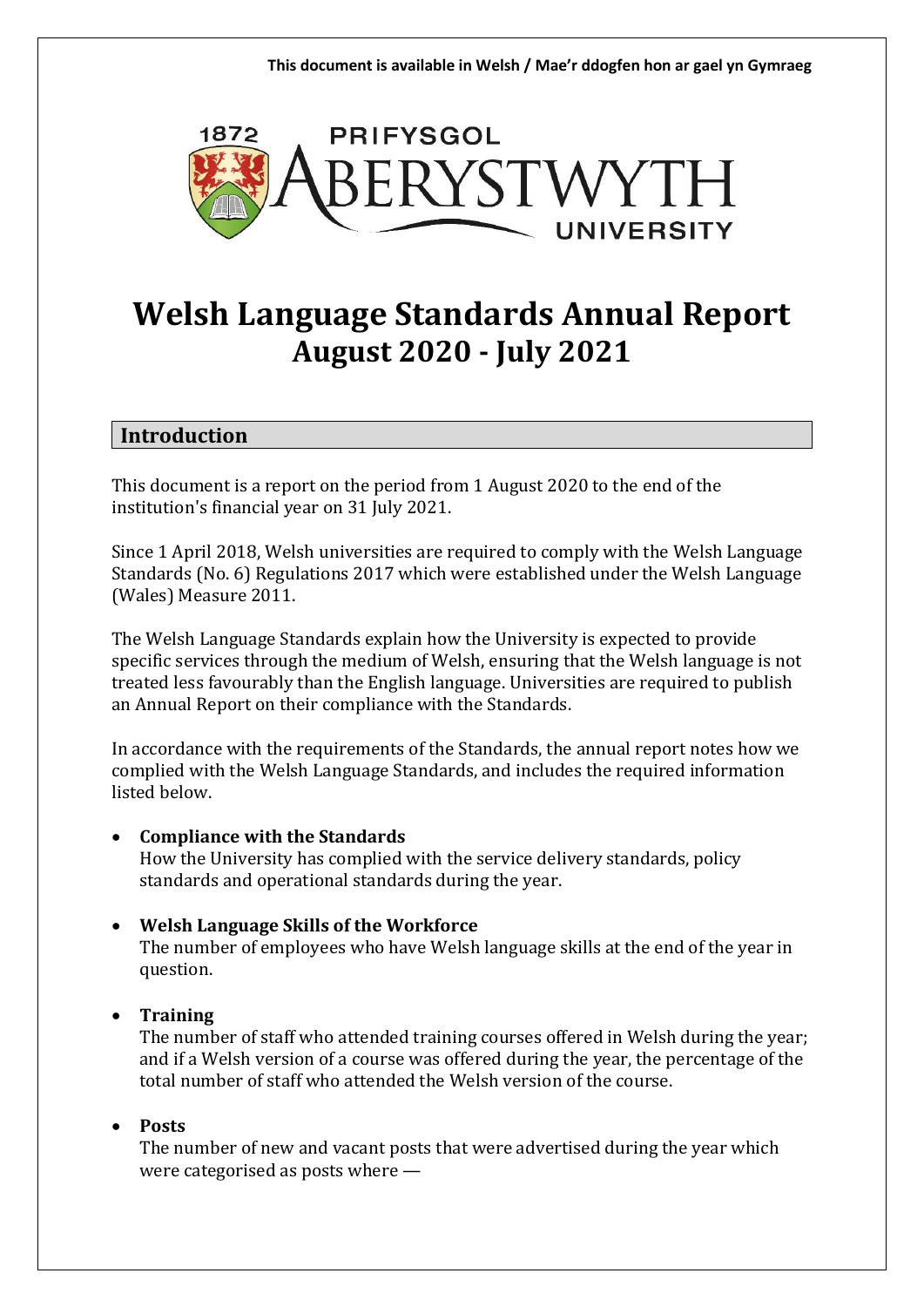- $\triangleright$  Welsh language skills were essential,
- $\triangleright$  Welsh language skills needed to be learnt on appointment to the post,
- ➢ Welsh language skills were desirable, or
- $\triangleright$  Welsh language skills were not necessary.

### • **Complaints**

The number of complaints that were received during the year which related to compliance with the service delivery standards, policy standards and operational standards.

This report has been approved by the University Council for publication on our website [www.aber.ac.uk/en/cgg](http://www.aber.ac.uk/cy/cgg)

**Appendix 1** includes descriptions of the Welsh Language Skill Levels (A0-C2) referred to in this report, and **appendix 2** includes a description of the Learn Welsh levels.

### **Developments in 2020-21**

### **Reopening Neuadd Pantycelyn**

Neuadd Pantycelyn was reopened on 18 September 2020, when the students returned for the start of the new academic year.

The hall has been transformed with an investment of £16.5 million, and offers first class accommodation and a modern, contemporary hub for the University's vibrant community of Welsh-language students.

A video to promote Neuadd Pantycelyn was released in November 2020. [https://www.youtube.com/watch?v=nIvyJF2Yfc0](https://eur02.safelinks.protection.outlook.com/?url=https%3A%2F%2Fwww.youtube.com%2Fwatch%3Fv%3DnIvyJF2Yfc0&data=04|01||08deb6865f3e4bd7c6f708d93af0e1f1|d47b090e3f5a4ca084d09f89d269f175|0|0|637605628513249359|Unknown|TWFpbGZsb3d8eyJWIjoiMC4wLjAwMDAiLCJQIjoiV2luMzIiLCJBTiI6Ik1haWwiLCJXVCI6Mn0%3D|1000&sdata=ar0W%2BjjWD8zF4RGJORTJUAU0eOpLWIolxyM8fYqsbI0%3D&reserved=0)

Aberystwyth's Welsh Medium Students' Union (UMCA) office returned to the hall, and during the year the Centre for Welsh Language Services, the Coleg Cymraeg Branch and UMCA worked together to promote virtual events such as the Rights day (December 2020) and the *Shwmae Su'mae* day (October 2020).

### **The Welsh Language and Culture Sub-Strategy 2019-2023**

This is the second year of implementing [the Welsh Language and Culture Sub-Strategy](https://www.aber.ac.uk/en/media/departmental/cwls/pdfs/Welsh-Language-and-Culture-Sub-Strategy.pdf)  [2019-2023.](https://www.aber.ac.uk/en/media/departmental/cwls/pdfs/Welsh-Language-and-Culture-Sub-Strategy.pdf)

The aim of the Sub-strategy is to highlight the main activities that make Aberystwyth University (AU) an ambitious bilingual institution which facilitates and promotes the use of the Welsh language.

During 2020-21 departmental language plans were developed with all AU Professional Services departments to achieve the dual aim of promoting the use of the Welsh language and promoting compliance with the requirements of the Standards.

The Sub-strategy's programme of work for 2021-22 was approved, including developing a new Welsh-medium Academic Provision Strategy and activities to promote the Welsh language as part of the University's 150th anniversary celebrations next year.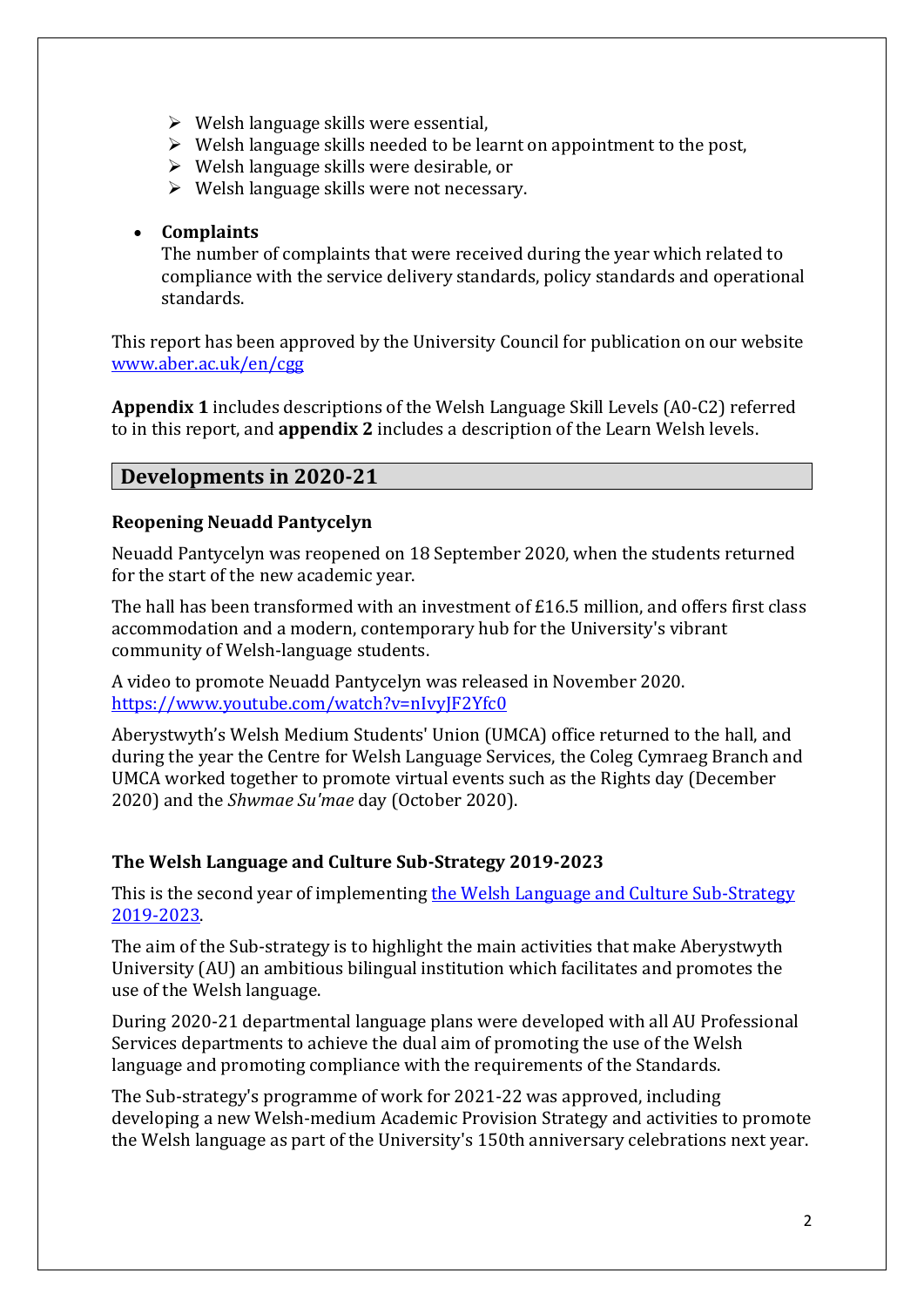### **Departmental Welsh Language Plans (Professional Services)**

Between November 2020 and March 2021, the Centre for Welsh Language Services met the heads of the University's Professional Services departments in order to agree departmental plans to promote the Welsh language and to ensure compliance with the Standards. Departmental plans were agreed with the heads of department based on an assessment of the current situation in each department in terms of compliance with the Standards, as well as discussions regarding the potential opportunities to promote and support the Welsh language.

Actions were agreed with the departments and opportunities were identified to promote and support the Welsh language in several departments.

Introducing a new system of departmental plans was a substantial piece of work, with the main emphasis being on compliance with the Standards during 2020-21. The plans and meetings were also an opportunity to promote the opportunities to learn and improve Welsh language skills which are available to staff members, as well as identifying opportunities for departments to promote the Welsh language within their various programmes of work.

An update on the departmental plans and the initial findings were presented to the Welsh Language Operational Group (March2021) and the University Executive (April 2021).

Plans were agreed and meetings held with the following professional services departments.

- 1. Human Resources
- 2. AberInnovation
- 3. The Arts Centre
- 4. The Academic Registry
- 5. Communications and Public Affairs
- 6. Development and Alumni Relations
- 7. Learn Welsh
- 8. Student Support and Careers Services
- 9. Commercial Services
- 10. Governance
- 11. Marketing and Student Recruitment
- 12. Finance Office
- 13. The Vice-Chancellor's Office
- 14. Research, Business and Innovation
- 15. Graduate School
- 16. Estates, Facilities and Residences

### **Learn Welsh Courses for Staff**

Learn Welsh courses were promoted regularly during the year and staff were encouraged to register to attend courses. In addition, a member of staff from the Learn Welsh team coordinated arrangements to provide specific courses for some University departments. Specific Learn Welsh courses were provided for the staff of the Human Resources department as well as Information Services staff.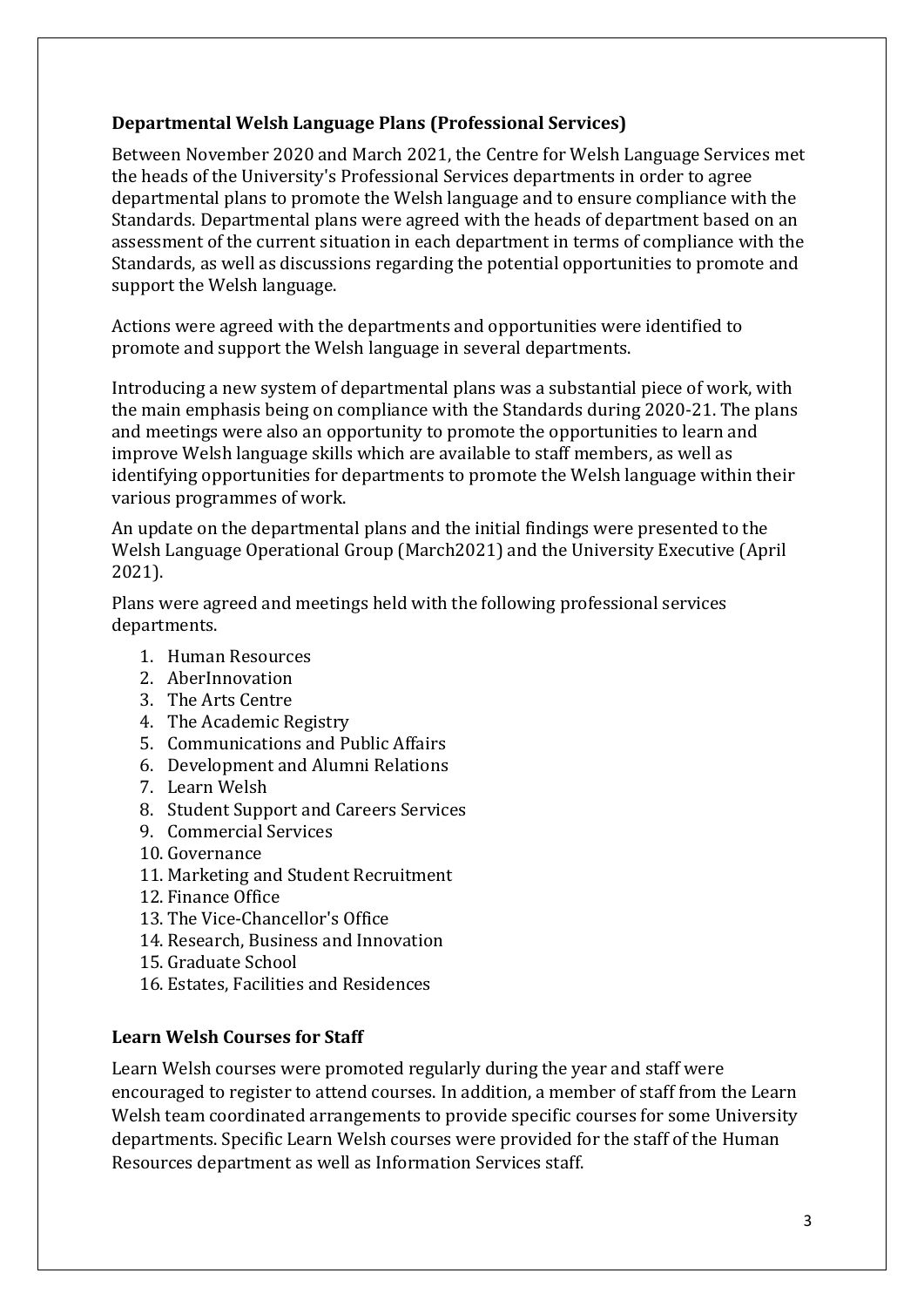The Centre for Welsh Language Services and the Learn Welsh team worked together closely and held regular meetings to discuss, review and plan potential courses for staff. All courses were provided online via Zoom during 2020-21.

The University received funding from the Coleg Cymraeg Cenedlaethol to provide 'Work Welsh' courses for staff. An important part of the scheme is the opportunity to have a Welsh-speaking member of staff as a mentor, and staff continued to offer mentoring via Microsoft Teams, meeting regularly to speak Welsh.

A **'Dysgu ac Addysgu Cyfrwng Cymraeg'** ('Welsh-medium Learning and Teaching') **Teams site** was established for University staff and a series of Welsh-medium training sessions was organised for staff.

The **Welsh-medium Training Forum** also met regularly during the year to discuss, review and offer ideas to develop the provision.

### **Gŵyl Dewi Aber Awards 2020**

Having had to postpone the Awards in March 2020 due to COVID-19, it was great to be able to celebrate the winners of the Gŵyl Dewi Awards 2020 on **Shwmae Su'mae** day, 15 October 2020.

Five winners were selected to receive the following awards:

- **Exceptional Learner (Staff)** Sarah Whitehead
- **Promoting Welsh in the Workplace** Dafydd Rhys and Fiona Reynolds
- **Welsh Medium Study** Heledd Davies
- **Welsh Language Champion (Student)** Rhian Williams

The winners received a personal *englyn* composed by Eurig Salisbury, a poet and lecturer in Creative Writing in the University's Department of Welsh and Celtic Studies, and a video was released to celebrate the prizes.

[https://www.aber.ac.uk/en/cgg/aberystwyth-university-welsh-language](https://www.aber.ac.uk/en/cgg/aberystwyth-university-welsh-language-awards/dewi-2020/)[awards/dewi-2020/](https://www.aber.ac.uk/en/cgg/aberystwyth-university-welsh-language-awards/dewi-2020/)

#### **Scholarships**

The University's Scholarships for studying through the medium of Welsh were revamped, with students receiving £200 for studying 5 credits through the medium of Welsh and an additional £50 for every additional 20 Welsh-medium credits, up to a maximum of £400.

Videos were created to promote the Welsh-language provision and the scholarships available, and a large number of applications were received for the Coleg Cymraeg's Incentive Scholarships. Unfortunately, it was not possible to hold many in-person events due to the COVID-19 pandemic.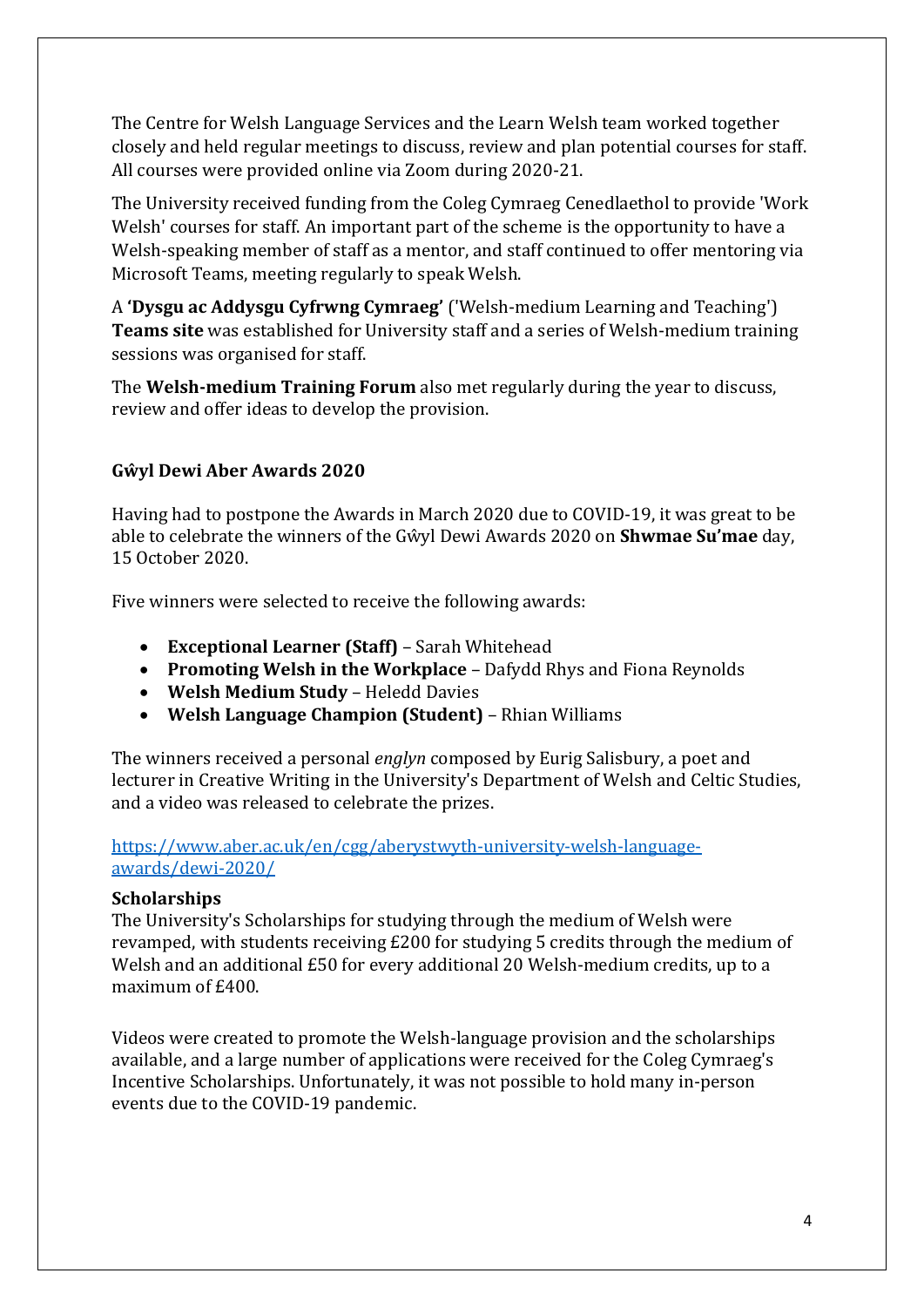### **Veterinary Science and Nursing Provision**

During the year new developments were announced in terms of veterinary science courses to start in September 2021, and a Nursing degree scheme to start in September 2022, which will include Welsh-language provision.

Health Education and Improvement Wales (HEIW) awarded a 10-year contract to the University to train adult and mental health nurses until the end of the decade.

An emphasis on the Welsh-language will be a part of the nursing schemes, and students will be supported to complete up to 50% of the course through the medium of Welsh by way of practical modules, where students will be assisted by Welsh-speaking Practice Supervisors and Practice Assessors during their clinical placements. There will be support also for those who are keen to learn Welsh, and basic lessons in health-related conversational Welsh will be a part of the programme.

### **Compliance with the Welsh Language Standards**

### **Compliance Arrangements**

In accordance with the Standards, the University has a document explaining the steps that we have taken to comply with all the standards - [Arrangements for Overseeing the](https://www.aber.ac.uk/en/media/departmental/cwls/canllawiausafonauiaithhefyd/Arrangement-for-Overseeing-the-Welsh-Language-Standards---FINAL.pdf)  [Welsh Language Standards](https://www.aber.ac.uk/en/media/departmental/cwls/canllawiausafonauiaithhefyd/Arrangement-for-Overseeing-the-Welsh-Language-Standards---FINAL.pdf) 

During 2020-2021, in order to strengthen our arrangements to monitor compliance, the Centre for Welsh Language Services met the heads of Professional Services departments in order to agree departmental language schemes. It was an opportunity to identify opportunities to promote the use of Welsh internally and to assess compliance with the Standards across the institution's Professional Services.

### **Centre for Welsh Language Services**

The Centre for Welsh Language Services is responsible for assisting the University's departments to implement the Welsh Language Standards and offers advice to staff in order to ensure compliance across the University. The Centre includes a translation team which provides a written and simultaneous translation service to University departments.

Simultaneous interpretation arrangements in virtual meetings have now been established, and the University has specific procedures to approve the use of Zoom in meetings where simultaneous translation is required. This means that we have been able to continue to provide the simultaneous translation service during a year when the majority of our meetings were held virtually.

Both the **Shwmae Su'mae day** celebration on 15 October 2020, including the Aber Gŵyl Dewi Awards 2020, and the 'Mae gen i hawl' ('I have a right') day on 7 December 2020 were promoted via Teams in association with Coleg Cymraeg and UMCA staff.

Similarly, **Welsh Language Music Day** was promoted virtually on 5 February 2021 and the Arts Centre invited messages on Twitter nominating Welsh lyrics to be placed on the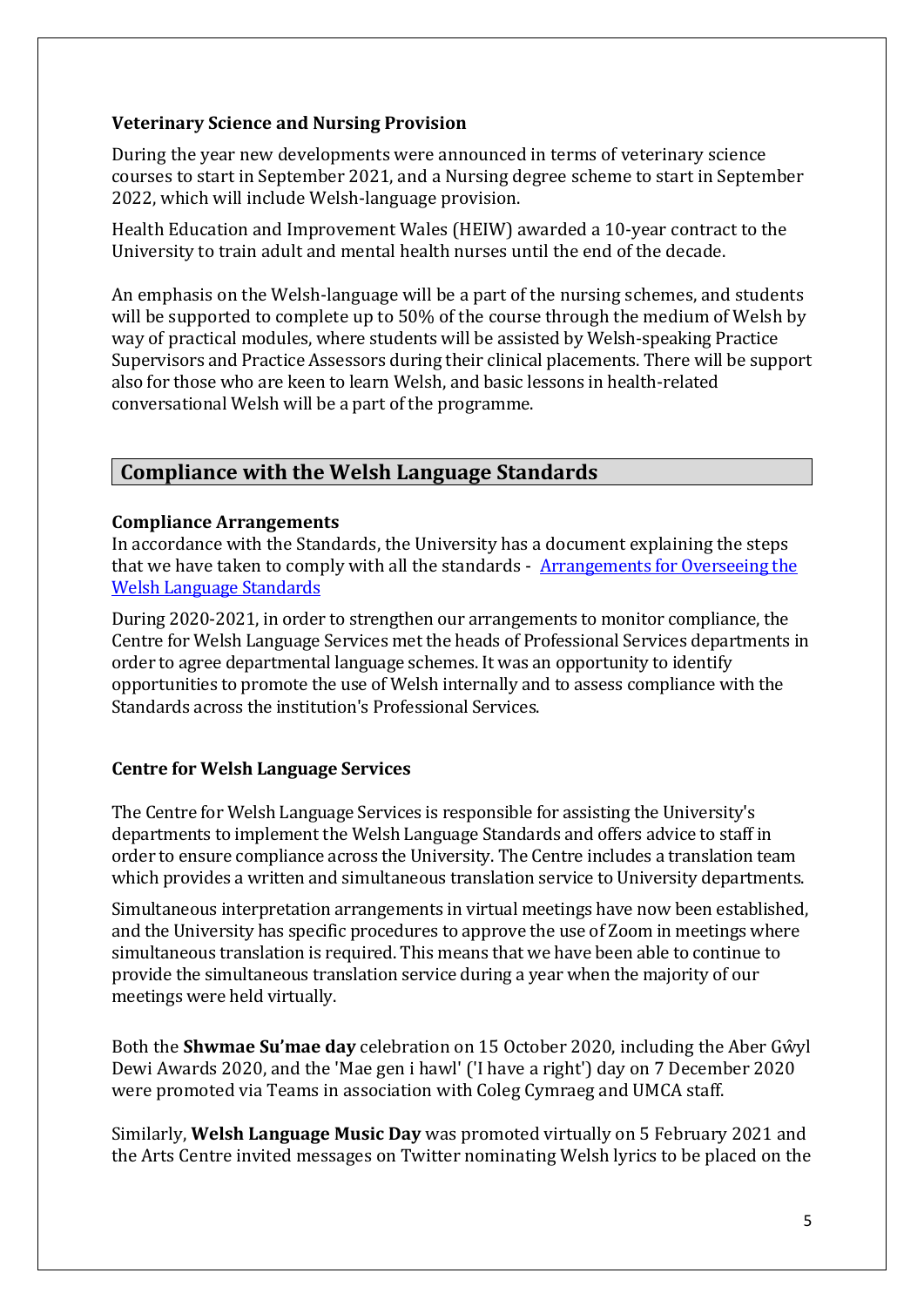building stairway. The Arts Centre also organised a series of online events including visual arts activities as well as live events and performances.

#### **Advice and Guidance**

Guidance on complying with the Welsh Language Standards as well as the University's policies and strategies with regard to promoting the Welsh language are available on the Centre for Welsh Language Services' website [www.aber.ac.uk/en/cgg](http://www.aber.ac.uk/cy/cgg/)

Fourteen sets of guidance have been published, as well as a summary of the requirements of the Standards to assist University staff to comply.

A key part of the Centre's work is to provide advice and guidance to departments, and during the year members of staff offered advice on a wide range of queries regarding the Welsh language. The support includes guidance on the Welsh Language Standards as well as discussing and identifying opportunities to develop the use of the Welsh language in departments. The Centre worked closely with the provision offered by Learn Welsh Ceredigion, Powys and Carmarthenshire to support staff to develop their Welsh-language skills.

Alongside providing guidance and support to members of staff, presentations were given to several departments, including the Student Support Services, Information Services and the Finance Department.

#### **Welsh Language Operational Group**

Three meetings of the Welsh Language Operational Group were held during the academic year.

The Welsh Language Operational Group leads and monitors the University's strategies and policies to promote the Welsh language and reports on University-wide compliance with the Welsh Language Standards, developing appropriate training and advice.

During the year the University's Executive received several reports on the Group's activities. The Pro Vice-Chancellor with responsibility for Welsh-medium academic provision updates the Group on the work undertaken by the Welsh Medium Studies Committee in relation to Welsh-medium academic provision at the University.

#### **Policy Standards**

The arrangements in terms of considering the effect of policy decisions on the Welsh language have been established and are continuing. The University has a **Language** [Impact Assessment](https://www.aber.ac.uk/en/media/departmental/cwls/canllawiausafonauiaithhefyd/welshlanguagestandardsdocuments/canllawiausafoniaith/AU-Welsh-Language-Impact-Assessment-Tool.docx) form which is available on the Centre for Welsh Language Services' website and on the equality page of the Human Resources website. The University's cover sheet for committee reports includes a question about the implications in terms of the Welsh Language Standards and it is expected that an impact assessment is completed if implications have been identified.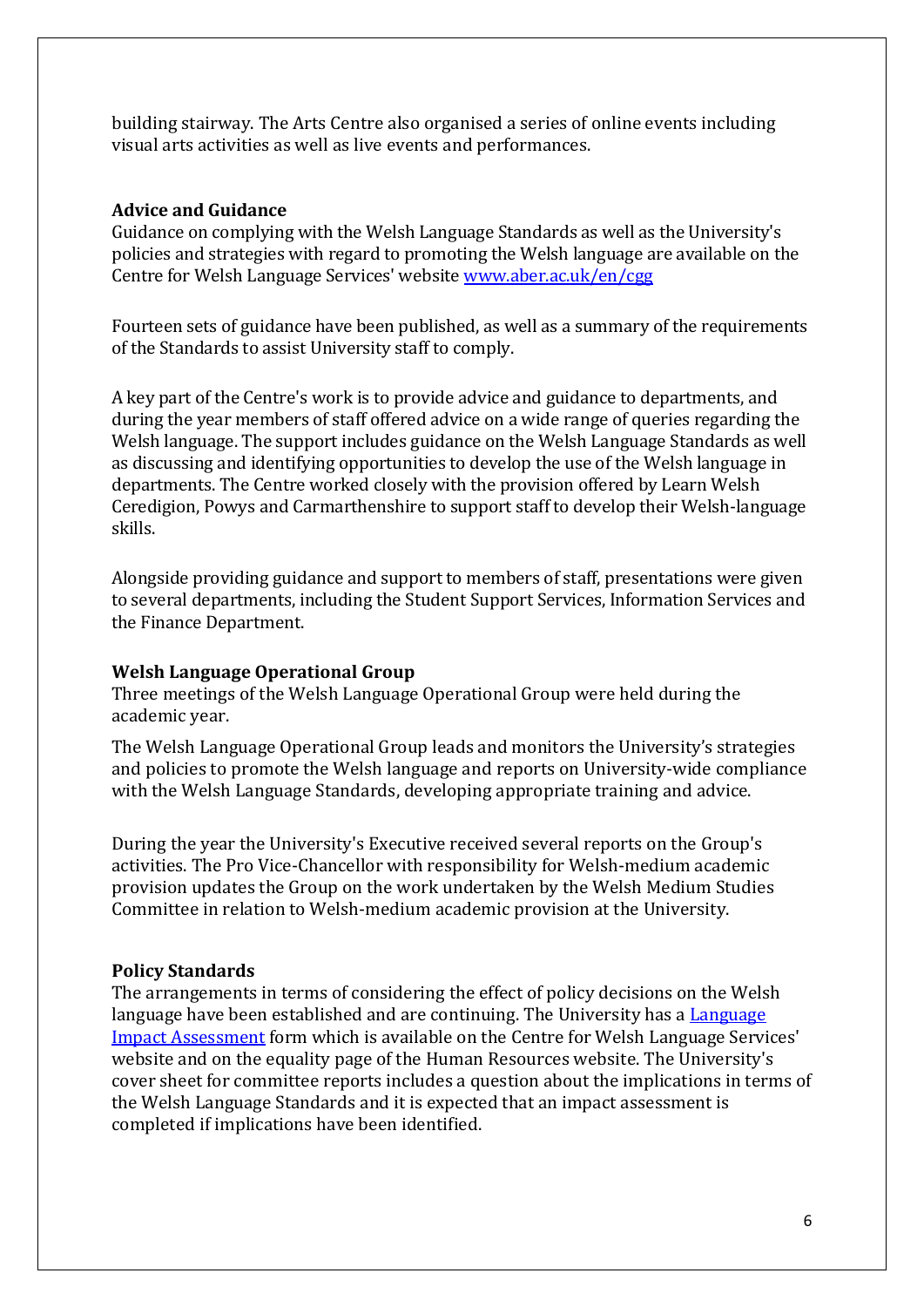The [guidance](https://www.aber.ac.uk/en/media/departmental/cwls/canllawiausafonauiaithhefyd/welshlanguagestandardsdocuments/canllawiausafoniaith/Canllaw-Polisiau-SAESNEG-viii.pdf) on assessing the effect of policy decisions on the Welsh language includes assistance to define policy decisions, opportunities to use the Welsh language and how not to treat the Welsh language less favourably than the English language.

### **Developing or Adapting Academic Provision**

The Welsh Medium studies met three times during the academic year. A sub-committee of the Academic Board, the committee is chaired by the Pro Vice-Chancellor with responsibility for Welsh-medium academic provision, and membership includes the Associate Deans with responsibility for the Welsh language, the AU Branch Officer of the Coleg Cymraeg Cenedlaethol, Welsh Language Services Manager, a member of the marketing team, a member of the Information Services team, the Academic Registry, and the president of UMCA.

In accordance with the requirements of Standard 104, clear processes are in place to consider the effect on opportunities to use the Welsh language as well as not treating the Welsh language less favourably than the English language with any proposed changes to the academic provision.

### **Policy on the Internal Use of Welsh**

This is the second year of implementing our [Policy on the Internal Use of Welsh](https://www.aber.ac.uk/en/media/departmental/cwls/canllawiausafonauiaithhefyd/welshlanguagestandardsdocuments/canllawiausafoniaith/Policy-on-the-Internal-Use-of-Welsh---FINAL.pdf) which builds upon the commitments made in our Strategic Plan 2018-2023 '*Towards the Next 150 Years'* and the University's tradition of supporting bilingualism in the workplace. The policy notes the University's commitments in terms of operating bilingually and supporting staff to use the Welsh language in their work.

### Policy Targets

- **90%** of the staff who are fluent in Welsh using the Welsh language daily at work (B2-C2).
- **50%** of the staff who are learning the language or who do not consider themselves fluent (A1-B1) using the Welsh language daily at work.
- **50%** of the University's Professional Services workforce having Welsh-language skills (at B1-C2 level) by 2029.

Staff language use surveys are held every two years, and the next survey is planned for **October 2021**.

As of 31 July 2021, the Welsh language skills of **37.9%** of the Professional Services workforce were at level B1-C2. It should be noted that this figure represents individuals rather than contracts, and the percentage only represents the members of staff who have noted their language skills on Aber People (**88.4%** of Professional Services staff).

The Welsh Language Operational Group receives a report at each meeting giving an update on the University's Bilingual Skills Strategy. The reports include the following data:

(a) Information on the language requirements of all posts advertised.

(b) A summary of the language skills level of those appointed.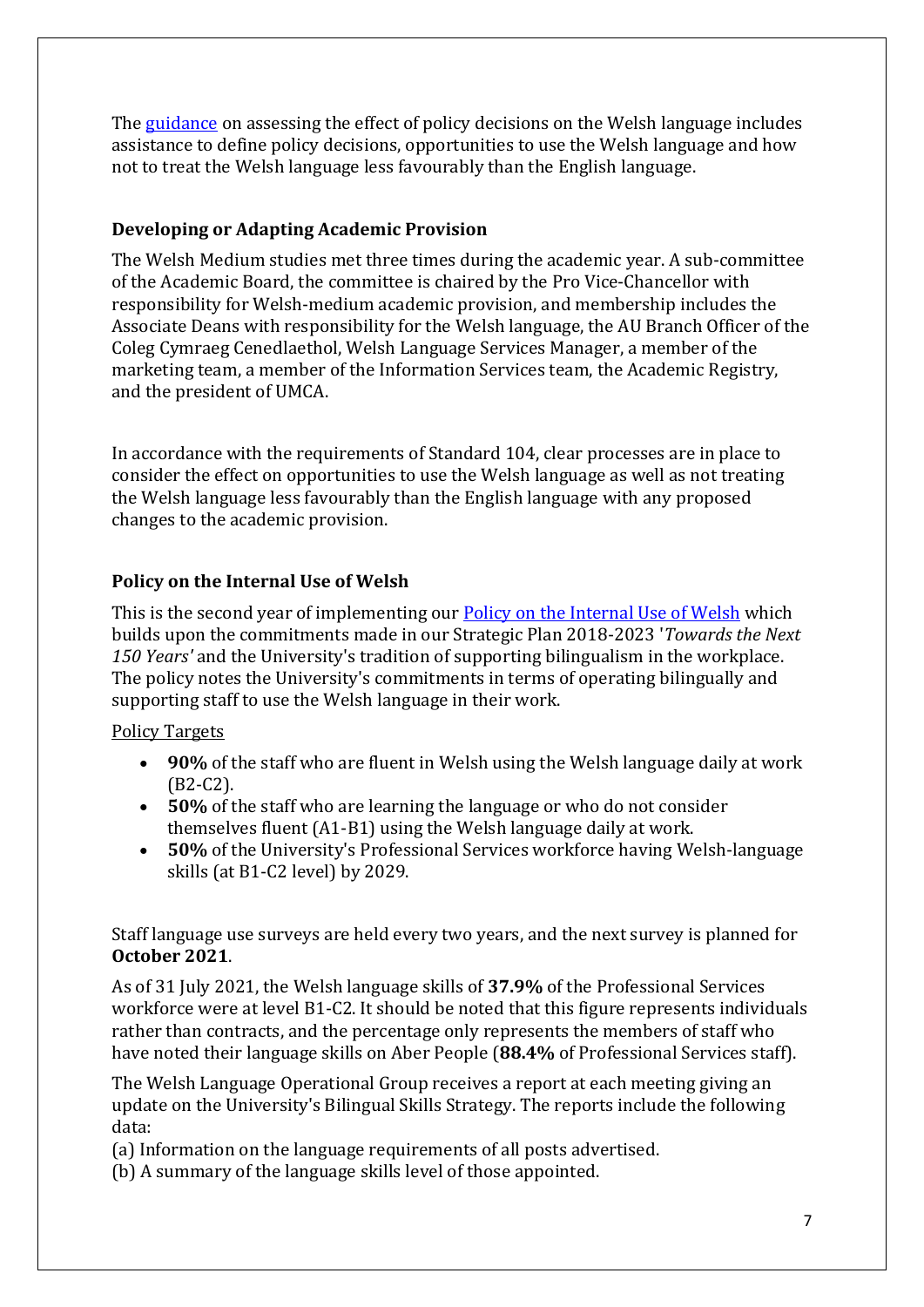(c) The percentage of the workforce (Professional Services) who have Welsh language skills at level B1 or above.

(d) Information about the number of staff on Welsh language courses.

### **Posts**

A total of **644** posts were advertised by Aberystwyth University between 1 August 2020 and 31 July 2021 (not including *ABERforward* and *AberWorks* posts).

| Category                                                                                                                                                                                                                                                                                                                                                                                               | Number | $\frac{0}{0}$ |
|--------------------------------------------------------------------------------------------------------------------------------------------------------------------------------------------------------------------------------------------------------------------------------------------------------------------------------------------------------------------------------------------------------|--------|---------------|
| Welsh language skills essential.<br>Posts where (oral) Welsh language skills are essential at level A1 or<br>above.                                                                                                                                                                                                                                                                                    | 199    | 30.9%         |
| Welsh language skills desirable.                                                                                                                                                                                                                                                                                                                                                                       | 425    | 66.0%         |
| Posts where (oral) Welsh language skills are desirable at level A1 or<br>above (if Welsh language skills were not essential).                                                                                                                                                                                                                                                                          |        |               |
| Posts where Welsh language skills were not necessary.<br>Posts without a language requirement (A0) where Welsh skills were<br>not necessary (essential/desirable). The ability to understand the<br>bilingual nature of the University and an awareness of the<br>arrangements in place to support working bilingually, is an essential<br>requirement of all A0 posts without a language requirement. | 20     | 3.1%          |

Every post is assessed for Welsh language requirements via the *E-Recruiter* system and all assessments are checked by the Centre for Welsh Language Services in accordance with the University's Bilingual Skills Strategy and the requirements of Standard 145.

Every post is advertised bilingually and every post states either that a specific level of Welsh is an essential or desirable skill or that an awareness of the bilingual nature of the University is necessary where the ability to use the Welsh language is not an essential requirement.

### **Complaints**

A total of **4** complaints regarding the Welsh Language Standards were received during the reporting period.

| <b>Category of Standards</b>   | <b>Direct complaints</b><br>received |
|--------------------------------|--------------------------------------|
| Service Delivery Standards     | 4                                    |
| <b>Policy Making Standards</b> | U                                    |
| <b>Operational Standards</b>   | U                                    |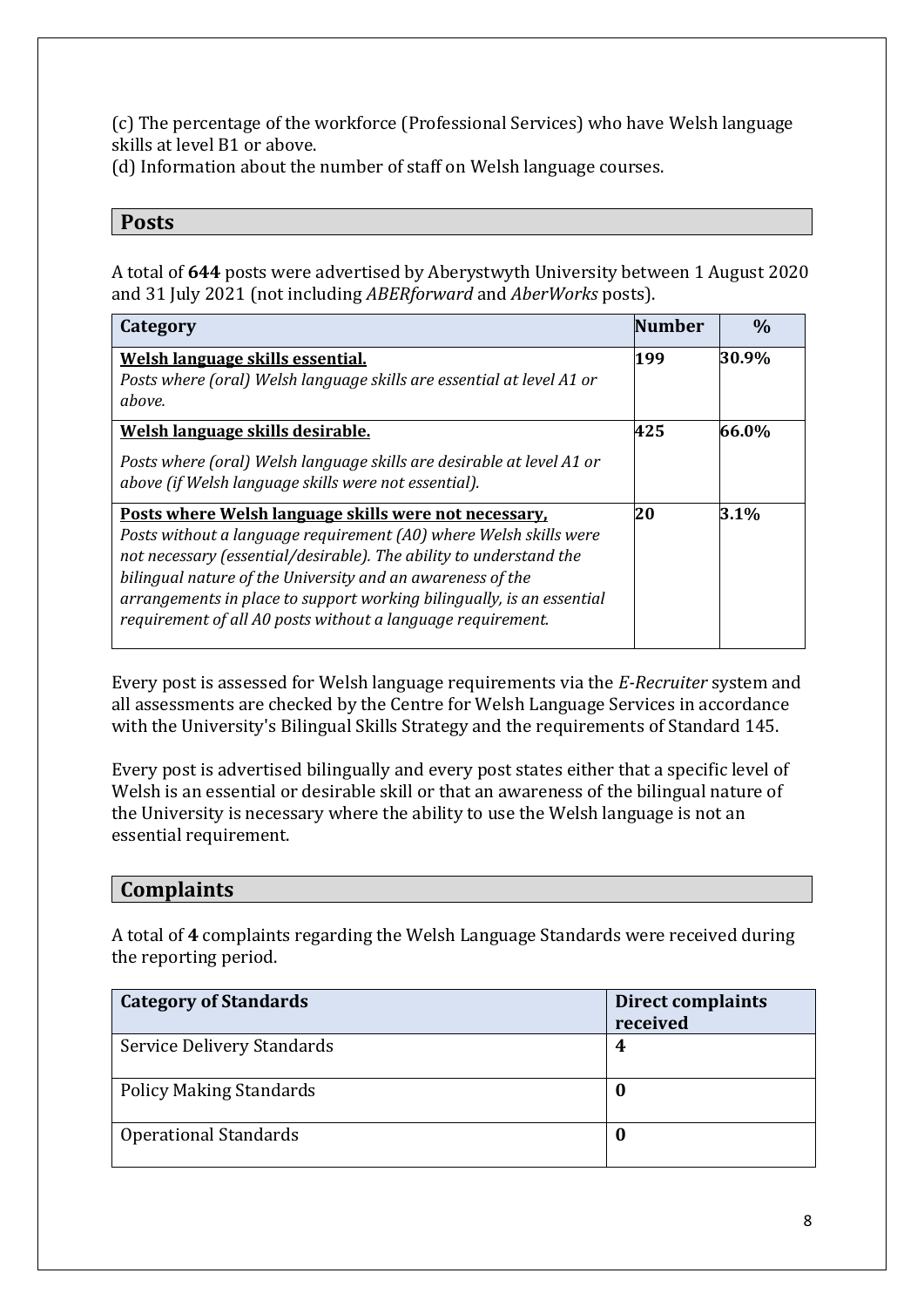Details of complaints are recorded and kept by the Centre for Welsh Language Services and a summary report is provided to the Welsh Language Operational Group and the University Council.

During the year a report on complaints involving the Standards and the University's Policy on Internal Use of Welsh was submitted to the University's Governance and Compliance Committee, and to the University's Executive and Council.

Details of the University's complaints procedure with regard to the Welsh Language Standards can be found on our [website](https://www.aber.ac.uk/en/cgg/bilingual-policy/complaints-procedure/) 

### **Welsh Language Skills of the Workforce**

On 31 July 2021 the information regarding the language skills of all staff who have updated their details was analysed. The Common European Framework of Reference for Languages (CEFR) is used for the levels – See **appendix 1**.

|                | Number of staff with Welsh Language Skills (31 July 2021) |        |                          |           |
|----------------|-----------------------------------------------------------|--------|--------------------------|-----------|
| <b>Levels</b>  | <b>Number Oral</b>                                        | % Oral | <b>Number</b><br>Written | % Written |
| A <sub>0</sub> | 680                                                       | 33.3%  | 877                      | 43.0%     |
| A1             | 350                                                       | 17.2%  | 268                      | 13.1%     |
| A2             | 142                                                       | 7.0%   | 79                       | 3.9%      |
| <b>B1</b>      | 149                                                       | 7.3%   | 140                      | 6.9%      |
| <b>B2</b>      | 163                                                       | 8.0%   | 194                      | 9.5%      |
| C <sub>1</sub> | 91                                                        | 4.5%   | 76                       | 3.7%      |
| C <sub>2</sub> | 237                                                       | 11.6%  | 167                      | 8.2%      |
| No Data        | 228                                                       | 11.2%  | 239                      | 11.7%     |
| <b>Total</b>   | 2040                                                      | 100.0  | 2040                     | 100.0     |

### **Training**

In accordance with Standard **135** the University must provide Welsh-medium training in the following areas if they are provided in English

- Recruitment and interviewing;
- Performance management;
- Complaints and disciplinary procedures;
- Induction;
- Dealing with the public; and
- Health and safety.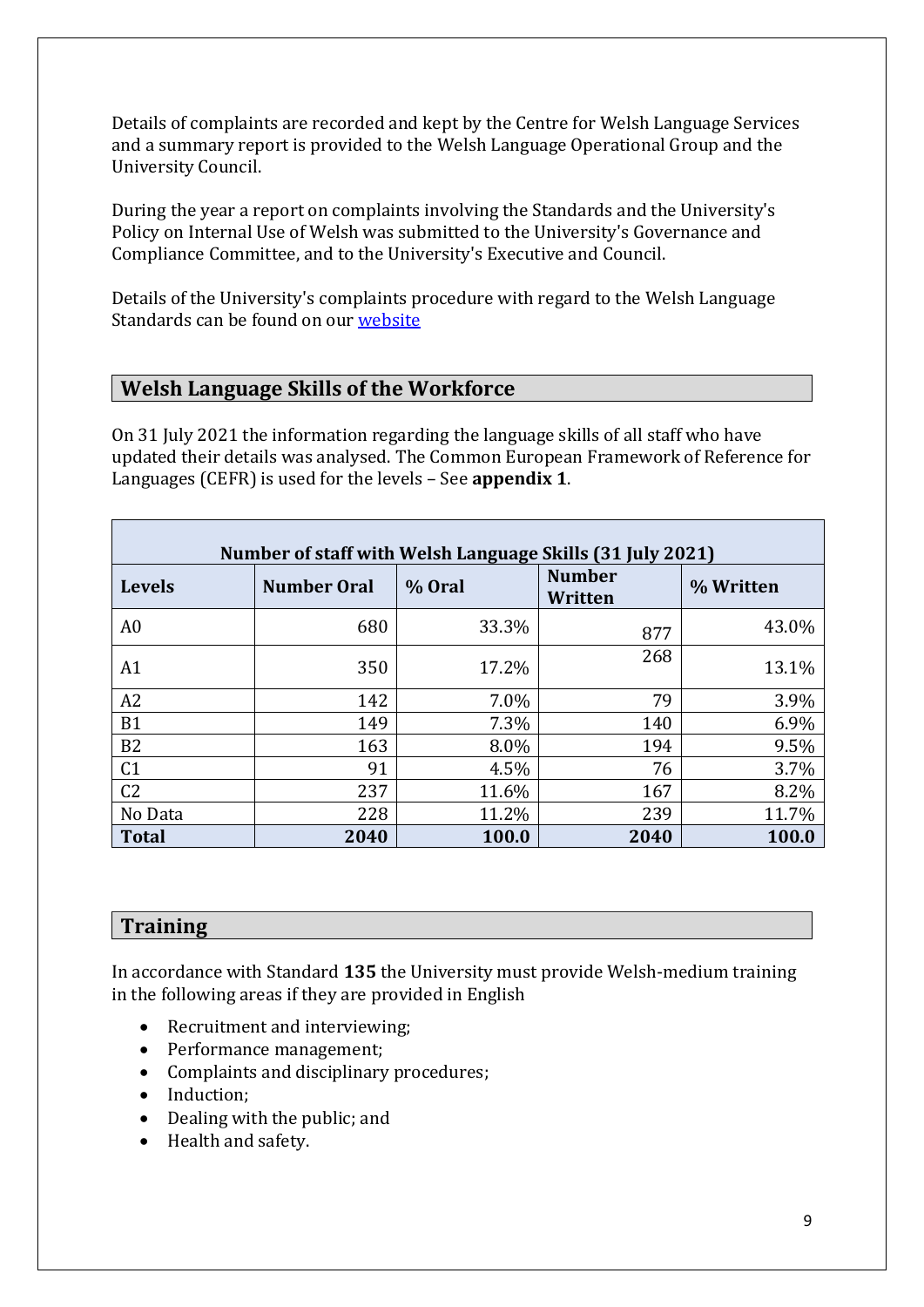| <b>Course Title</b>                       | Number of<br><b>Courses</b> | Number of<br>staff who<br>attended the<br>session in<br>Welsh | Number of<br>staff who<br>attended the<br>session in<br><b>English</b> |
|-------------------------------------------|-----------------------------|---------------------------------------------------------------|------------------------------------------------------------------------|
| <b>Health and Safety</b>                  |                             |                                                               |                                                                        |
| <b>Risk Assessment</b>                    | $\overline{1}$              | $\mathbf{0}$                                                  | 8                                                                      |
| <b>Manual Handling</b>                    | 4                           | $\boldsymbol{0}$                                              | 22                                                                     |
| <b>Fire Officers</b>                      | $\overline{0}$              | $\theta$                                                      | 0                                                                      |
| Introduction to Control of                | $\theta$                    | $\theta$                                                      | $\theta$                                                               |
| Substances Hazardous to Health            |                             |                                                               |                                                                        |
| (COSH)                                    |                             |                                                               |                                                                        |
| Using a ladder safely                     | 6                           | $\boldsymbol{0}$                                              | 34                                                                     |
| <b>Institution of Occupational Safety</b> | $\overline{0}$              | $\boldsymbol{0}$                                              | $\overline{0}$                                                         |
| and Health (IOSH) Working Safely          |                             |                                                               |                                                                        |
| Course                                    |                             |                                                               |                                                                        |
| <b>IOSH Managing Safely Course</b>        | 0                           | 0                                                             | 0                                                                      |
| <b>Fire Safety</b>                        |                             | 0                                                             | 4                                                                      |
| First Aid at Work                         | 2                           | 0                                                             | 10                                                                     |

During the reporting period, no training was provided in either Welsh or English in the following areas.

- Recruitment and interviewing
- Performance management;
- Complaints and disciplinary procedures;
- Induction;
- Dealing with the public

The University's Human Resources (HR) department managed the institution's response to the COVID-19 pandemic, and as a result there was a break in the usual training provision led by HR.

Beyond the areas listed above, staff also undertake the following training courses which are available in English and in Welsh.

| Course                        | Number of staff who completed the<br>training in Welsh |
|-------------------------------|--------------------------------------------------------|
| Data Protection (General Data | 16                                                     |
| Protection Regulation)        |                                                        |
| <b>Information Security</b>   | 8                                                      |
| <b>Unconscious Bias</b>       | 3                                                      |
| Diversity in the Workplace    | 4                                                      |
| Awareness of the Prevent Duty | 27                                                     |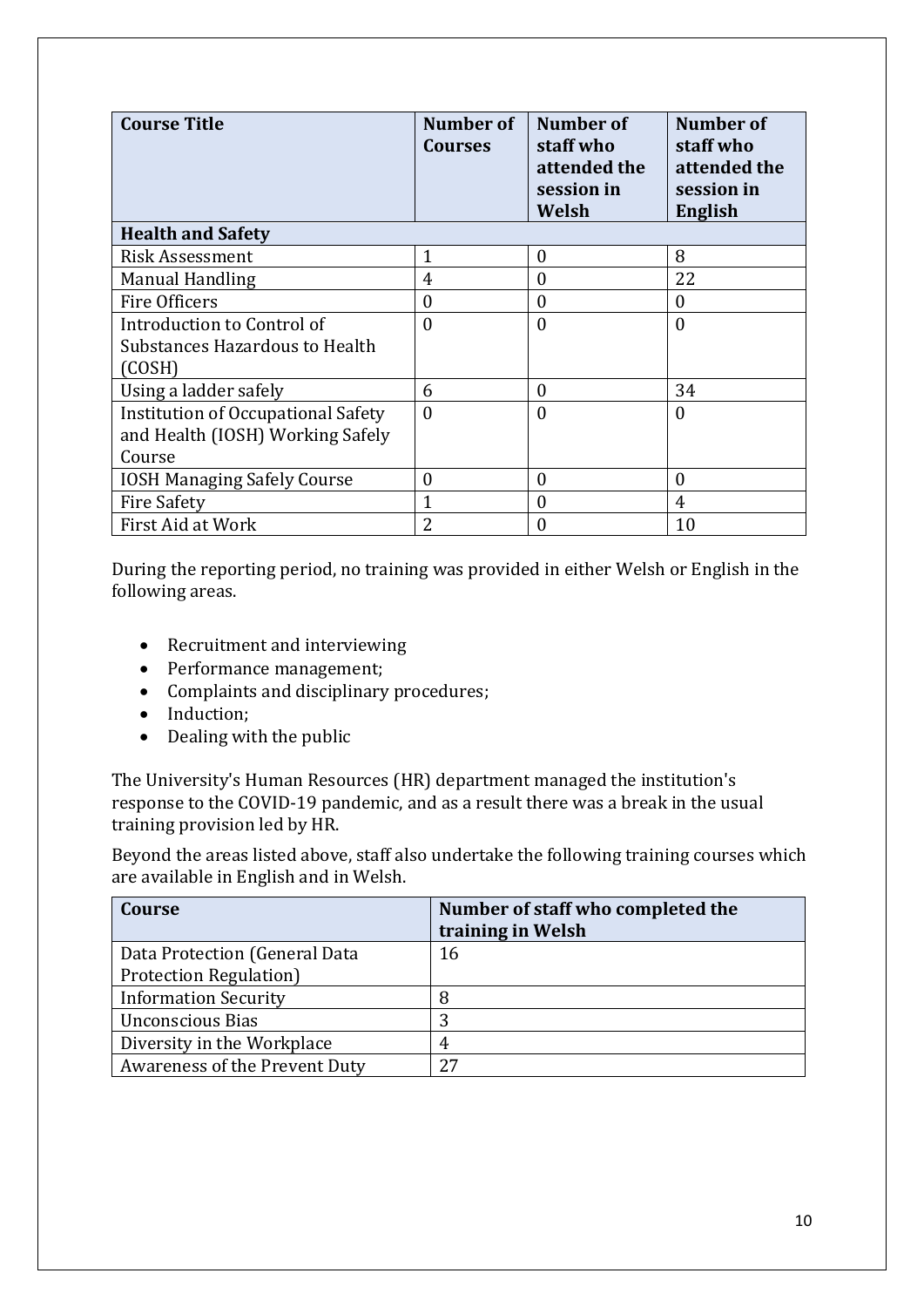### **Learn Welsh Training**

Please see description of the Learn Welsh levels in **appendix 2.**

### **'Cymraeg Gwaith' (Work Welsh) Courses 2020-21**

The Work Welsh scheme runs from April to March and is funded through the Coleg Cymraeg Cenedlaethol under the aegis of the National Centre for Learning Welsh. The aim of the scheme is to improve Welsh skills in the workplace, with a specific emphasis on applying the learning to the workplace, whether in academic or professional services job roles.

Staff were required to complete 120hours of learning annually to complete a level, through a combination of weekly courses (usually 2hours), one to one support sessions with a tutor, independent study and one day courses. As part of the scheme staff are offered a mentor (another Welsh speaking member of staff in the University) to support their learning.

| Course                   | Number of staff registered |
|--------------------------|----------------------------|
| Mynediad / Entry         | 13                         |
| Mynediad $+$ / Entry $+$ | 8                          |
| Canolradd / Intermediate |                            |
| Uwch + $/$ Advanced +    |                            |
| <b>Total</b>             | 36                         |

In 2020-21, a specific learning Welsh course was provided to some of the University's professional services departments. Eight members of Human Resources staff attended a 30-week course (at Entry level and an Intermediate course). In addition, 22 members of Information Services staff attended a course at Entry, Foundation and Intermediate levels. Both courses are aimed at developing skills and increasing members of staff's confidence to use Welsh at work.

### **Learn Welsh Courses in the Community**

The University's Learn Welsh Department delivers a program of community courses. The University will meet costs of these courses for staff wishing to attend. A total of 51 members of staff attended Learn Welsh courses in the community during this period.

| <b>Community Course Level</b>                    | <b>Number</b> |
|--------------------------------------------------|---------------|
| Mynediad / Entry (1 and 2)                       | 18            |
| Sylfaen / Foundation                             | 6             |
| Canolradd / Intermediate                         | q             |
| Uwch / Advanced                                  |               |
| Hyfedredd / Proficiency                          |               |
| Gloywi / Enhancing                               |               |
| Cwrs Haf (Summer Course) 2019                    |               |
| Cymraeg Proffesiynol (Professional Welsh) course |               |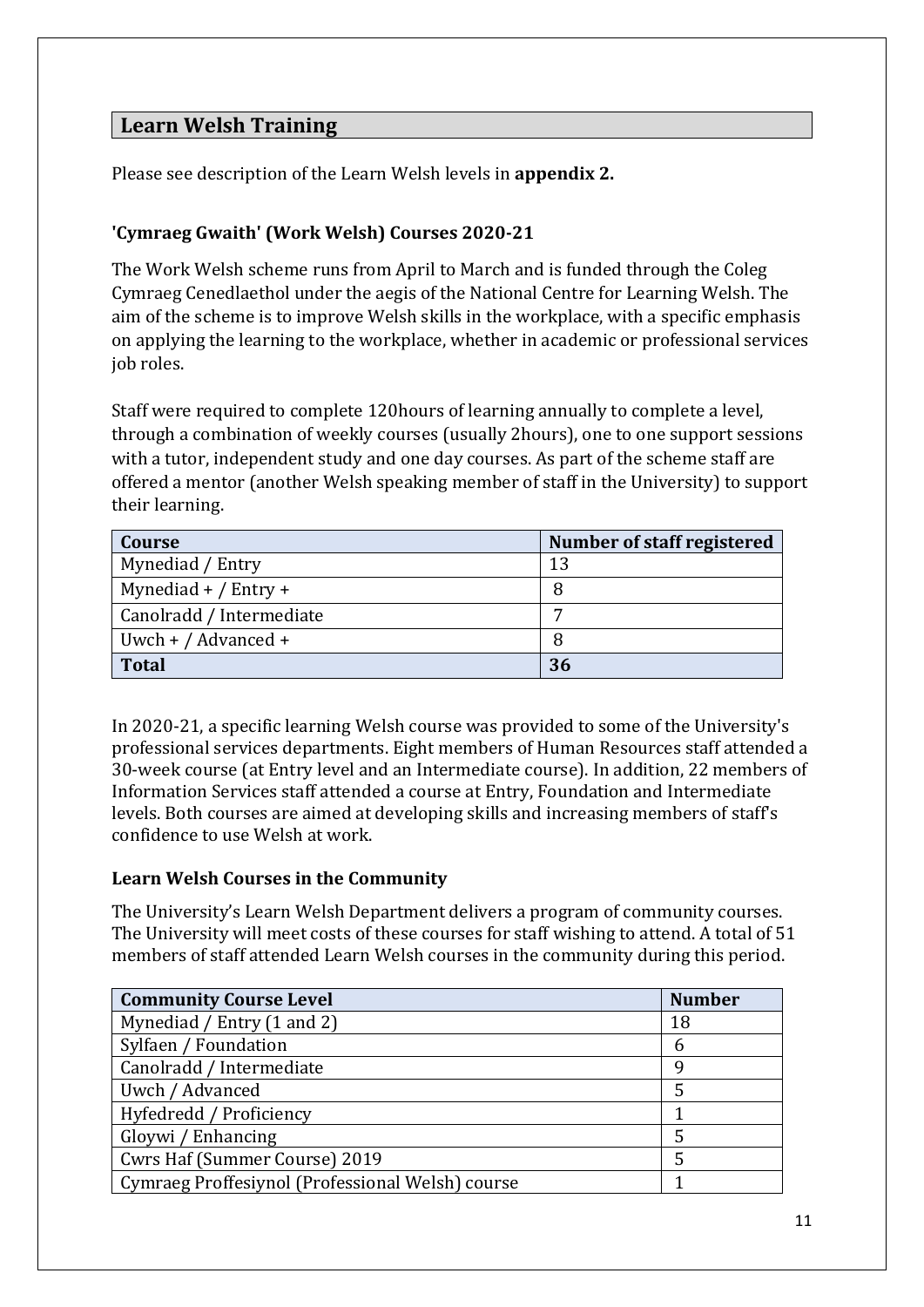| Calan (New Year) course |     |
|-------------------------|-----|
| <b>Total</b>            | ັບມ |

A total of 95 individuals studied the Coleg Cymraeg Cenedlaethol's Welsh-language Skills Certificate during 2020-21, amongst them 57 students from 2019-20 who had not been able to complete the Certificate due to COVID-19 regulations. An oral assessment was held in February and a virtual written exam in the spring.

The number of staff who registered for short online Learn Welsh courses are shown below.

### **Short online Learn Welsh Courses - data report up to 31 July 2021**

These are short online taster courses provided by the National Centre for Learning Welsh. They are self-study courses, and are available as a self-selecting options for employers and staff across Wales.

Some courses are tailored to specific sectors e.g. retail. These are 10 hour courses (5hour each section).

| <b>Short online Learn Welsh Course</b>       | <b>Number of</b><br>staff | Number of<br>staff who |
|----------------------------------------------|---------------------------|------------------------|
|                                              | registered on             | completed the          |
|                                              | the course                | course                 |
| 'Croeso' Welcome (Part 1)                    | 175                       | 42                     |
| 'Croeso' Welcome (Part 2)                    | 51                        | 23                     |
| 'Croeso Nol' Welcome Back (Part 1)           | 49                        | 17                     |
| 'Croeso Nol' Welcome Back (Part 2)           | 18                        | 8                      |
| 'Gwella eich Cymraeg' Improving your Welsh   | 24                        | 3                      |
| (Part 1)                                     |                           |                        |
| 'Gwella eich Cymraeg' Improving your Welsh   | $\overline{4}$            | $\mathbf{1}$           |
| (Part 2)                                     |                           |                        |
| 'Sector Gwasanaethau Brys' Emergency         | 6                         | 1                      |
| Services Sector                              |                           |                        |
| 'Sector Manwerthu' Retail Sector (Part 1)    | 6                         | 3                      |
| 'Sector Manwerthu' Retail Sector (Part 2)    | 3                         | 2                      |
| 'Sector Twristiaeth' Tourism Sector (Part 1) | $\overline{2}$            |                        |
| 'Gofal Cymdeithasol' Social Care (Part 1)    | $\overline{1}$            | $\mathbf{1}$           |
| 'Athrawon' Teachers (Part 1)                 | 5                         |                        |
| 'Athrawon' Teachers (Part 2)                 | 1                         |                        |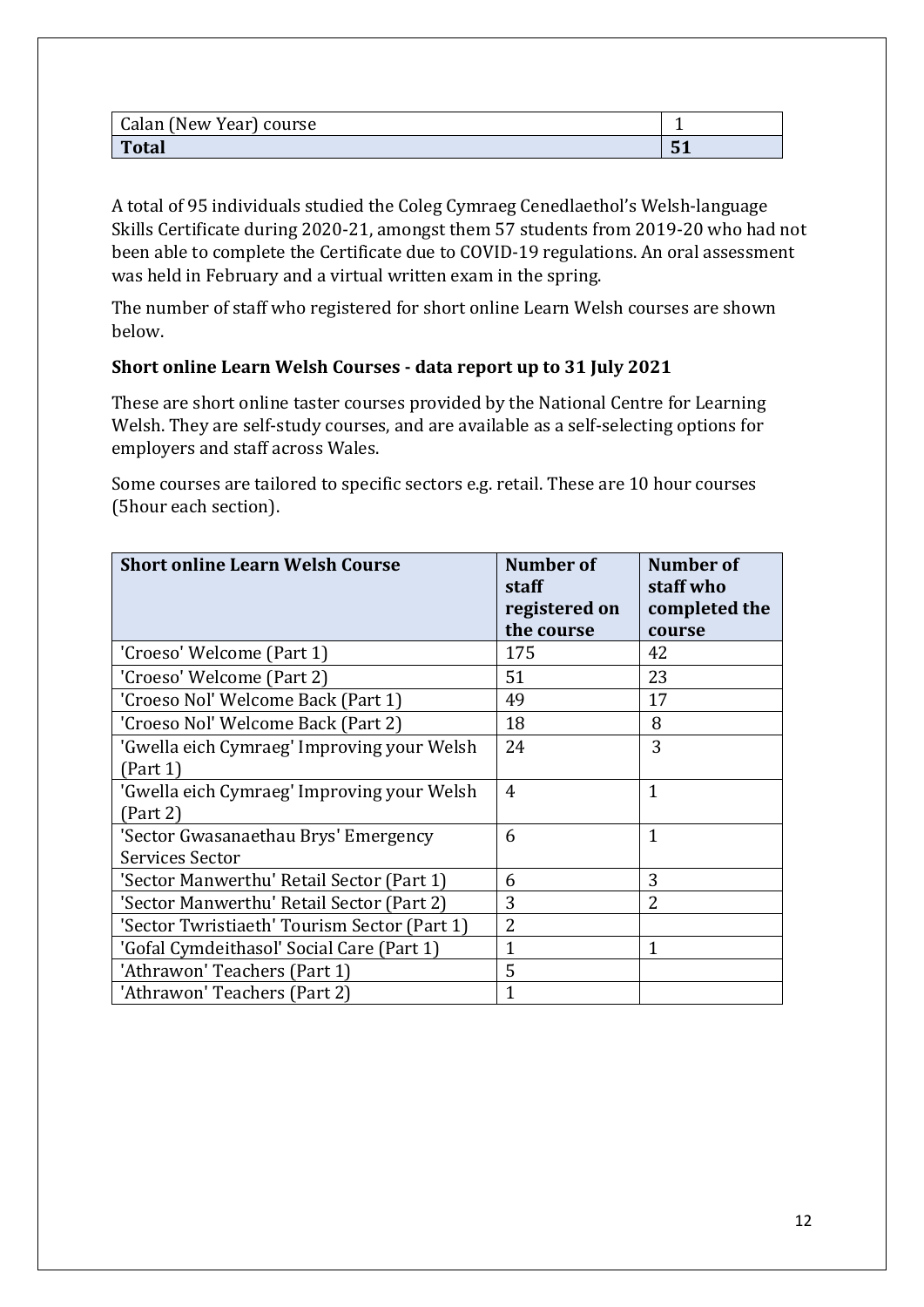### **Contact Details**

**Dylan Hughes** Welsh Language Services Manager

**Lowri Angharad Jones** Welsh Language Services Development Officer

**Centre for Welsh Language Services** Aberystwyth University, [www.aber.ac.uk/en/cgg](http://www.aber.ac.uk/cy/cgg) [CanolfanGymraeg@aber.ac.uk](mailto:CanolfanGymraeg@aber.ac.uk)

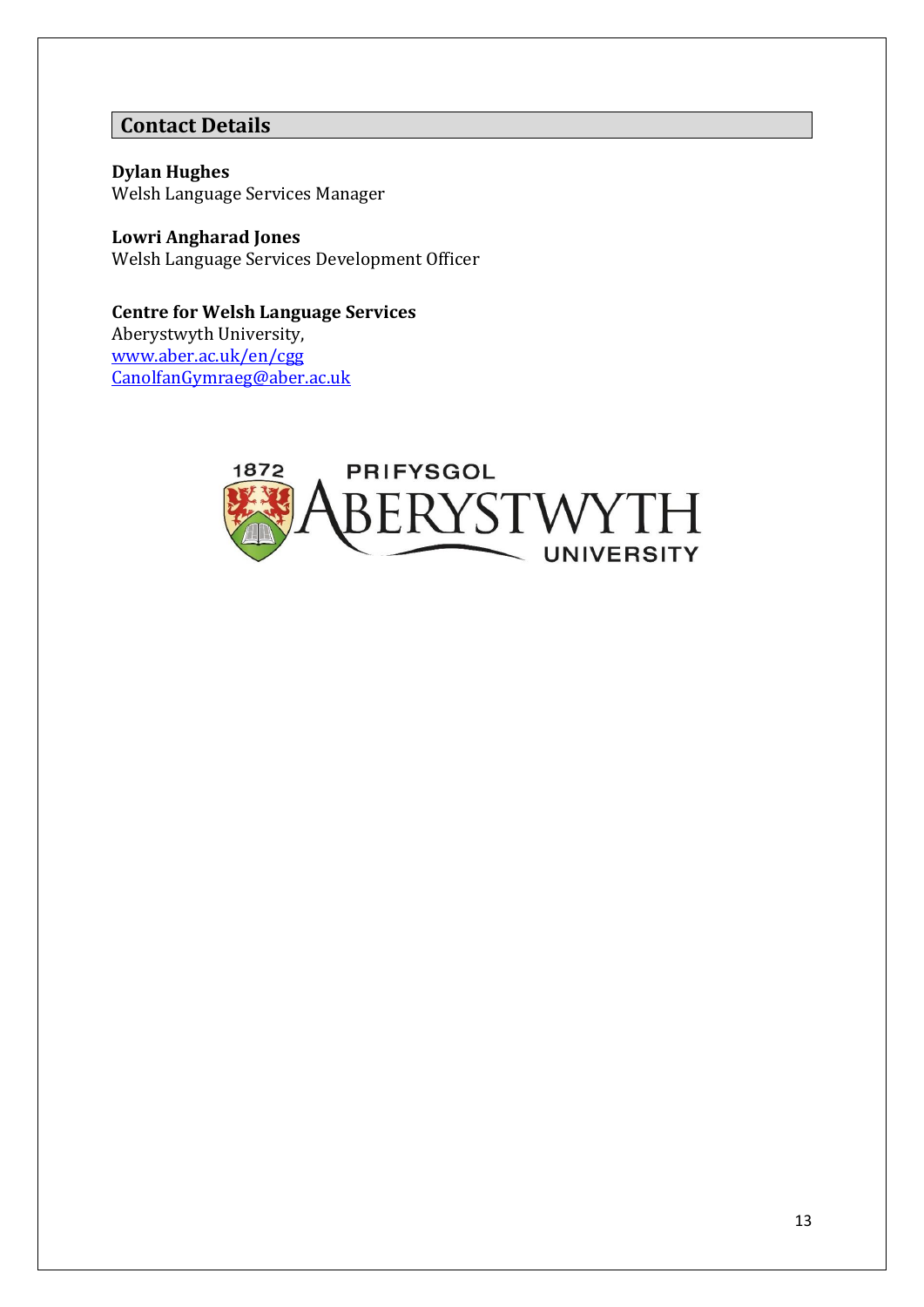## **Appendix 1 – Welsh Language Levels**

| Language<br>Level | <b>Speaking (interaction and production)</b>                                                                                                                                                                                                                                                                                                                                                                                           | <b>Writing</b>                                                                                                                                                                                                                                                                          |
|-------------------|----------------------------------------------------------------------------------------------------------------------------------------------------------------------------------------------------------------------------------------------------------------------------------------------------------------------------------------------------------------------------------------------------------------------------------------|-----------------------------------------------------------------------------------------------------------------------------------------------------------------------------------------------------------------------------------------------------------------------------------------|
| A <sub>0</sub>    | I can not speak Welsh at all.                                                                                                                                                                                                                                                                                                                                                                                                          | I can not write Welsh at all.                                                                                                                                                                                                                                                           |
| A1                | I can :<br>interact in a simple way provided the other person<br>$\bullet$<br>is willing to speak slowly, repeat or rephrase<br>things, as well as being willing to help me<br>use basic expressions and phrases, e.g. introduce<br>$\bullet$<br>myself or another person,<br>ask and answer questions on familiar topics e.g.<br>'Where do you live?'.                                                                                | I can :<br>write a short simple message as an email or note,<br>$\bullet$<br>including the time, date and place.<br>fill in forms with personal details, e.g. name, address<br>and telephone number.                                                                                    |
| A2                | I can:<br>communicate in simple Welsh on familiar topics.<br>$\bullet$<br>contribute to very short social conversations, even<br>$\bullet$<br>though I can't, usually, keep the conversation going<br>myself.<br>use a series of phrases to describe and answer<br>questions on my family and other people, the<br>weather.<br>convey instructions or very simple<br>telephonemessages.                                                | I can:<br>write short simple notes and messages,<br>$\bullet$<br>connectingtogether simple phrases with simple<br>connecting words such as 'and', 'but' and<br>'because'.<br>write a very simple letter or email, e.g. thanking<br>someone for doing something.                         |
| <b>B1</b>         | I can:<br>take advantage of a range of simple language to<br>$\bullet$<br>deal with most situations which are likely to arise<br>inmy work.<br>understand the general meaning of emails and<br>$\bullet$<br>letters on topics of personal interest, as well as<br>theoretical letters within the context of my<br>work.<br>enter unprepared into conversation on topics<br>thatare familiar, e.g. family, hobbies, work, travel<br>and | I can:<br>take fairly accurate notes in meetings or<br>$\bullet$<br>seminarswhere the subject is familiar and<br>foreseeable.<br>write letters or emails to describe<br>events, experiences and impressions<br>write memoranda or informal emails to<br>$\bullet$<br>conveyinformation. |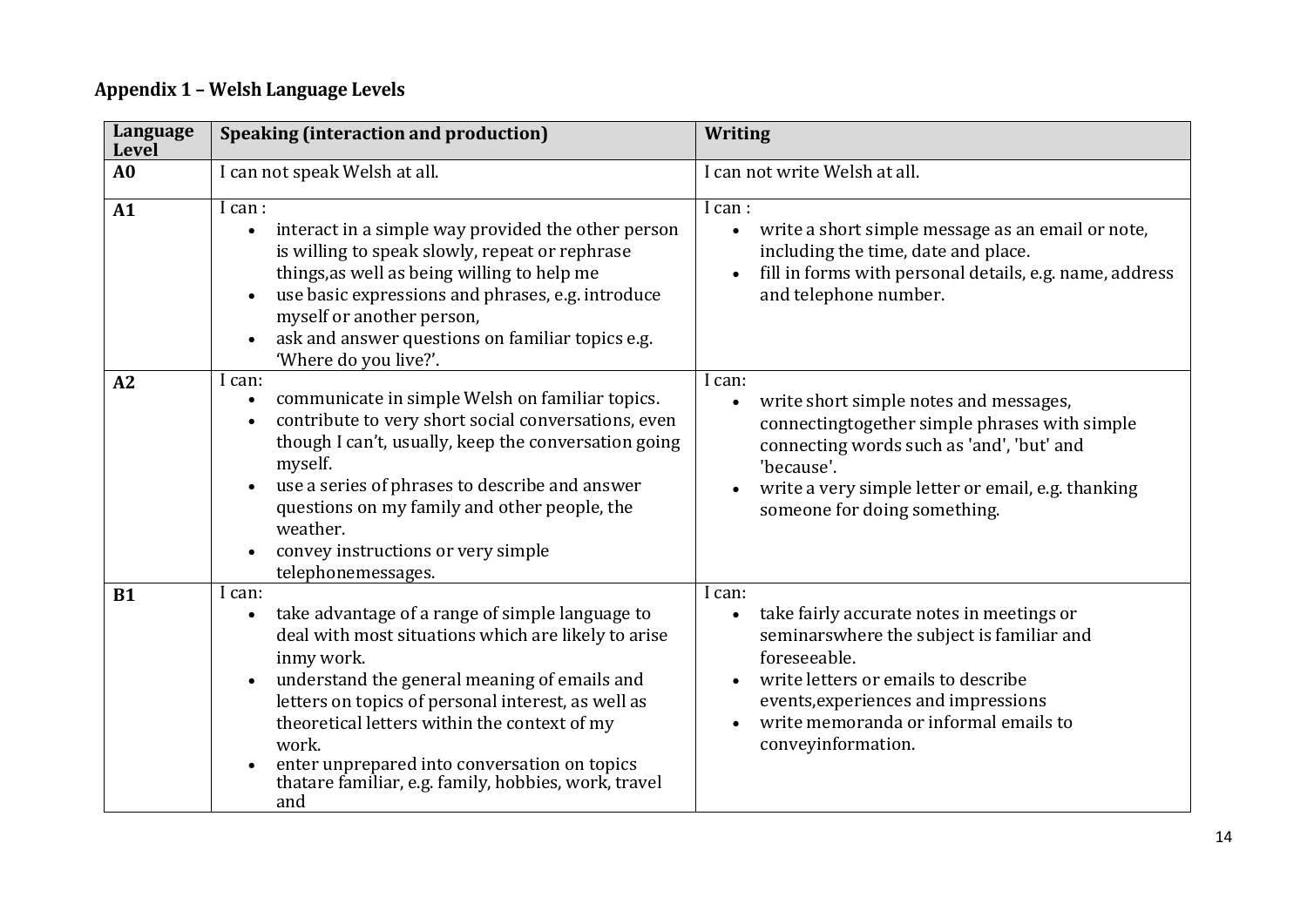| Language<br><b>Level</b> | <b>Speaking (interaction and production)</b>                                                                                                                                                                                                                                                                                                                                                                                                                                                                                                                 | <b>Writing</b>                                                                                                                                                                                                                                                                                                                                                                                                                                        |
|--------------------------|--------------------------------------------------------------------------------------------------------------------------------------------------------------------------------------------------------------------------------------------------------------------------------------------------------------------------------------------------------------------------------------------------------------------------------------------------------------------------------------------------------------------------------------------------------------|-------------------------------------------------------------------------------------------------------------------------------------------------------------------------------------------------------------------------------------------------------------------------------------------------------------------------------------------------------------------------------------------------------------------------------------------------------|
|                          | current events.<br>offer advice on simple matters to clients within<br>the context of my work.<br>describe experiences and events, hopes and<br>ambitions.<br>give reasons and explanations for my opinions<br>andplans concisely                                                                                                                                                                                                                                                                                                                            |                                                                                                                                                                                                                                                                                                                                                                                                                                                       |
| B2                       | I can :<br>listen to, understand and contribute to<br>$\bullet$<br>discussionsin meetings and seminars.<br>take an active part in discussion in<br>$\bullet$<br>familiarcontexts.<br>clearly express an opinion.<br>$\bullet$<br>present clear, detailed descriptions on a wide<br>rangeof subjects related to work<br>expand and support ideas with<br>supplementarypoints and relevant examples.<br>explain a viewpoint on a topical issue giving the<br>advantages and disadvantages of various options.<br>give a clear presentation on familiar topics. | I can:<br>write short pieces of business correspondence, as a<br>$\bullet$<br>letter or email, on a wide range of topics related to<br>my work or my field of interest, and this in<br>standardWelsh without using a template (but using<br>a spellchecker, dictionary, technical resources etc.<br>when necessary).<br>take notes or write reports, passing on information or<br>giving reasons in support or against a particular point<br>of view. |
| C <sub>1</sub>           | I can:<br>express myself fluently and unprompted.<br>use language flexibly and effectively for social and<br>professional purposes, and contribute confidently<br>tomeetings and oral presentations.<br>formulate ideas and opinions, and ensure that<br>mycontributions are relevant to others.<br>respond appropriately to different cultural and<br>socialsituations.                                                                                                                                                                                     | I can:<br>write clear well-structured texts, expressing points<br>$\bullet$<br>ofview at some length.<br>write detailed explanations of complex subjects in<br>$\bullet$<br>theform of email, letter, essay or report, underlining<br>thesalient issues.<br>write different types of texts in styles that are<br>appropriate to the reader in mind.                                                                                                   |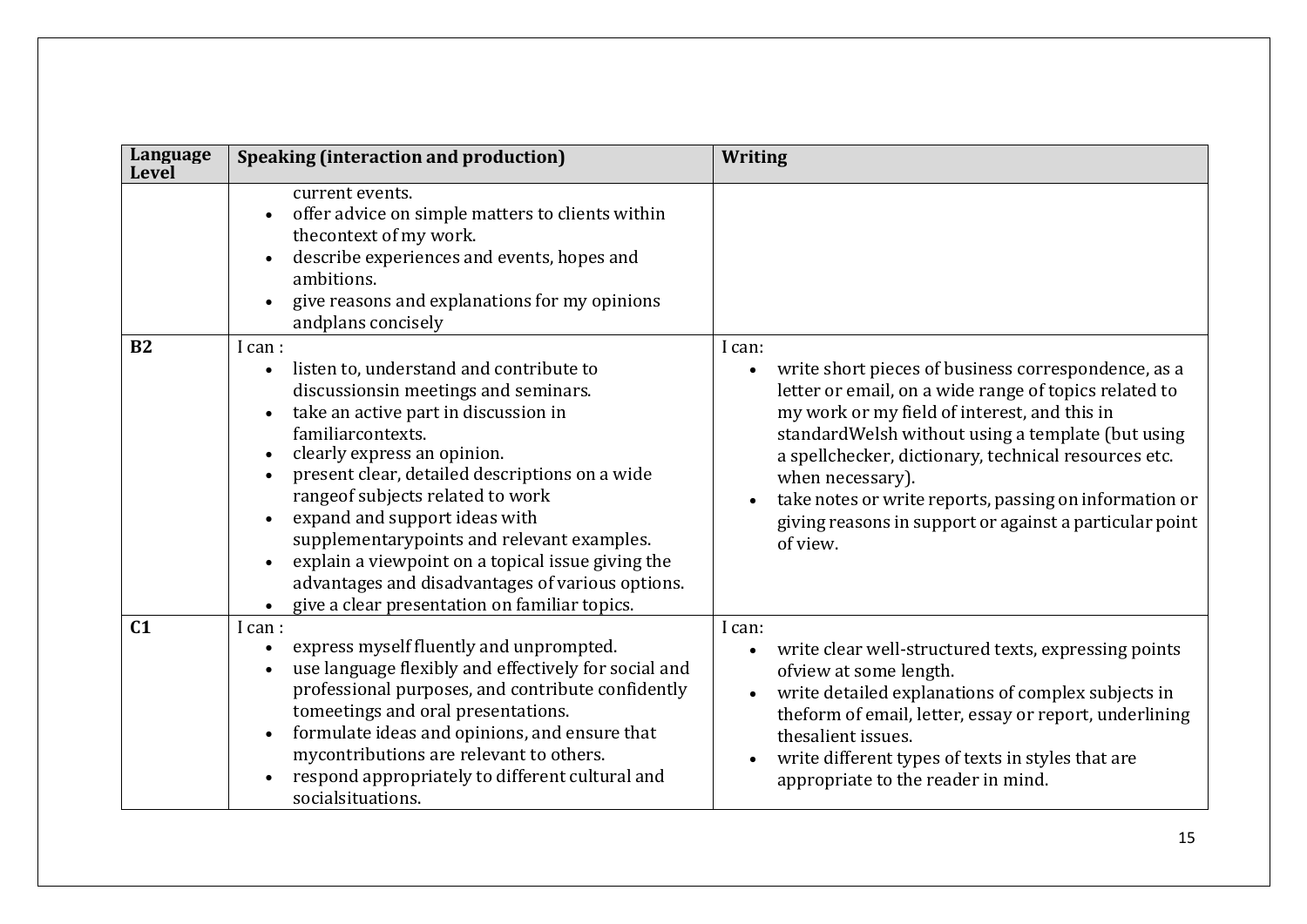| C <sub>2</sub> | $\bullet$<br>l can:<br>$\bullet$ | detailed descriptions of<br>present clear<br>complex subjects, integrating sub-themes,<br>developing particular points, and rounding<br>off with an appropriate conclusion.<br>understand reports and articles I come across in my<br>work, including complex ideas expressed in<br>complexlanguage.<br>take part effortlessly in any discussion.<br>express myself fluently and convey finer shades of<br>meaning precisely.<br>If I do have a problem I can revise and restructure<br>around the difficulty so smoothly that other people | I can :<br>take full and accurate notes and continue to take part<br>$\bullet$<br>in meetings and seminars.<br>write well-structured and smoothly flowing texts<br>$\bullet$<br>inthe appropriate register.<br>write complex technical reports or articles<br>$\bullet$<br>whichhelps the recipients to notice significant<br>points.<br>write reviews of professional and/or literary works.<br>$\bullet$ |
|----------------|----------------------------------|---------------------------------------------------------------------------------------------------------------------------------------------------------------------------------------------------------------------------------------------------------------------------------------------------------------------------------------------------------------------------------------------------------------------------------------------------------------------------------------------------------------------------------------------|------------------------------------------------------------------------------------------------------------------------------------------------------------------------------------------------------------------------------------------------------------------------------------------------------------------------------------------------------------------------------------------------------------|
|                | $\bullet$                        | are hardly aware of it.<br>advise on complex, difficult and contentious matters<br>such as financial or legal matters, to the extent that<br>my specialised knowledge allows me<br>present descriptions or arguments well, smoothly<br>and clearly, in the appropriate register and<br>context, and with a logical and effective structure<br>which helps to draw the listeners' attention to<br>relevant points.                                                                                                                           |                                                                                                                                                                                                                                                                                                                                                                                                            |